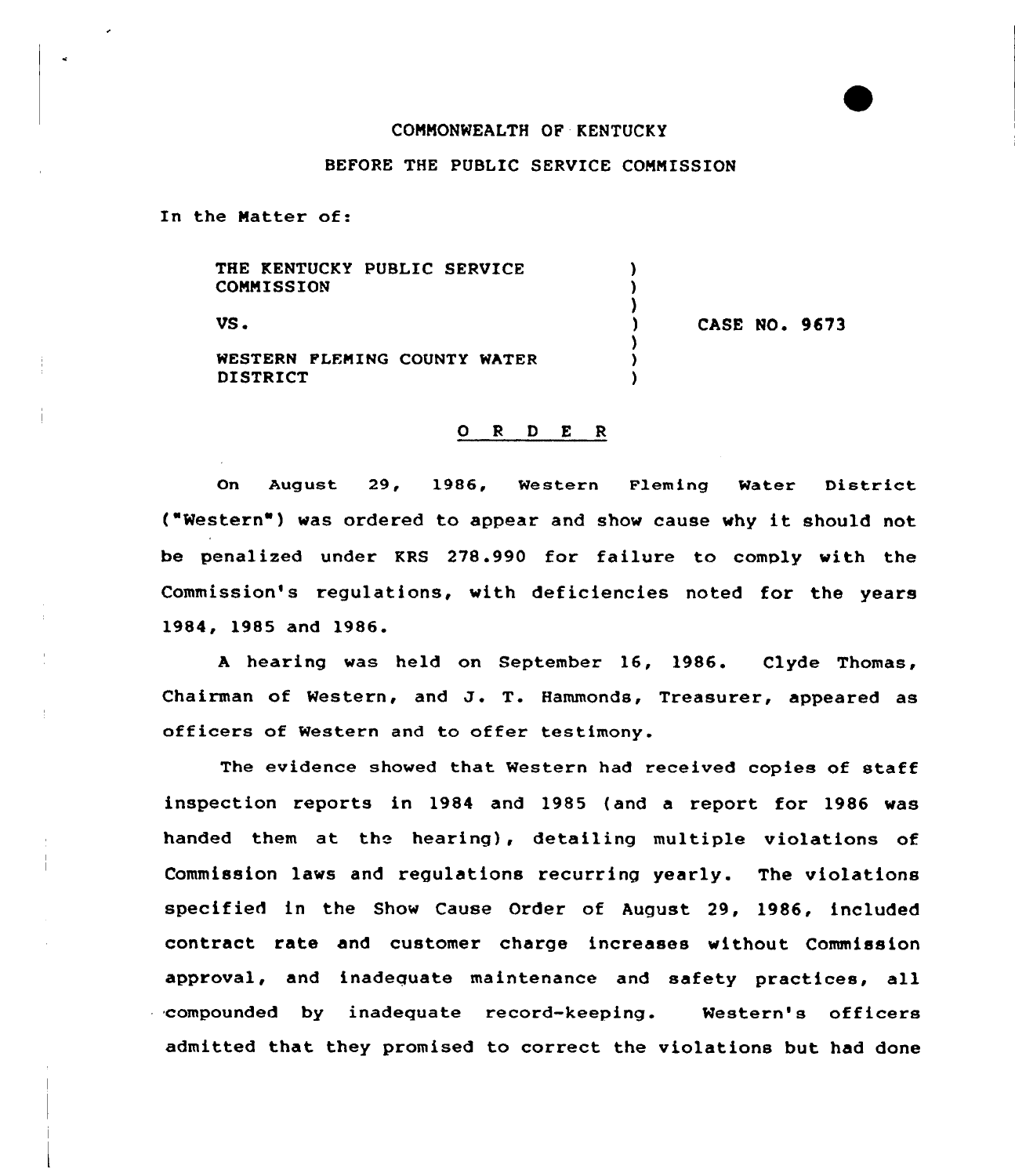nothing until June, 1986, when a pressure testing device was purchased, and a testing program" commenced. <sup>A</sup> post-hearing document filed by Western's Treasurer discloses that 16 meters were checked in 1984 and 19 meters in 1985, although the Chairman agreed to check "ten <sup>a</sup> month which will make it average out to about every five years."<sup>1</sup>

When interrogated about charging Buffalo Trail Water District  $$0.55$  per thousand gallons instead of  $$0.50$ , per Western's tariff, Nr. Thomas responded that Western had requested by letter (undated) that the Commission approve the higher rate, but had received no acknowledgement of or response to the letter. Then someone" (not the witness) had put the requested rates into effect.<sup>2</sup> Mr. Thomas acknowledged that the letter was undated, but stated that it had been mailed to the Commission in November, 1985. There is no evidence in Commission files that the letter was received.

This proceeding discloses an intolerable situation. Here there is admission of Western's failure to observe Commission regulations in a number of instances over a period of more than 3 years. Though given ample opportunity, the district did not respond adequately to correct the violations. This pattern of conduct cannot be allowed to continue.

 $\mathbf{2}$ 

<sup>1</sup> Transcript of Evidence, ("T.E."), p. 11.

 $2 \tT.E., pp. 7, 15.$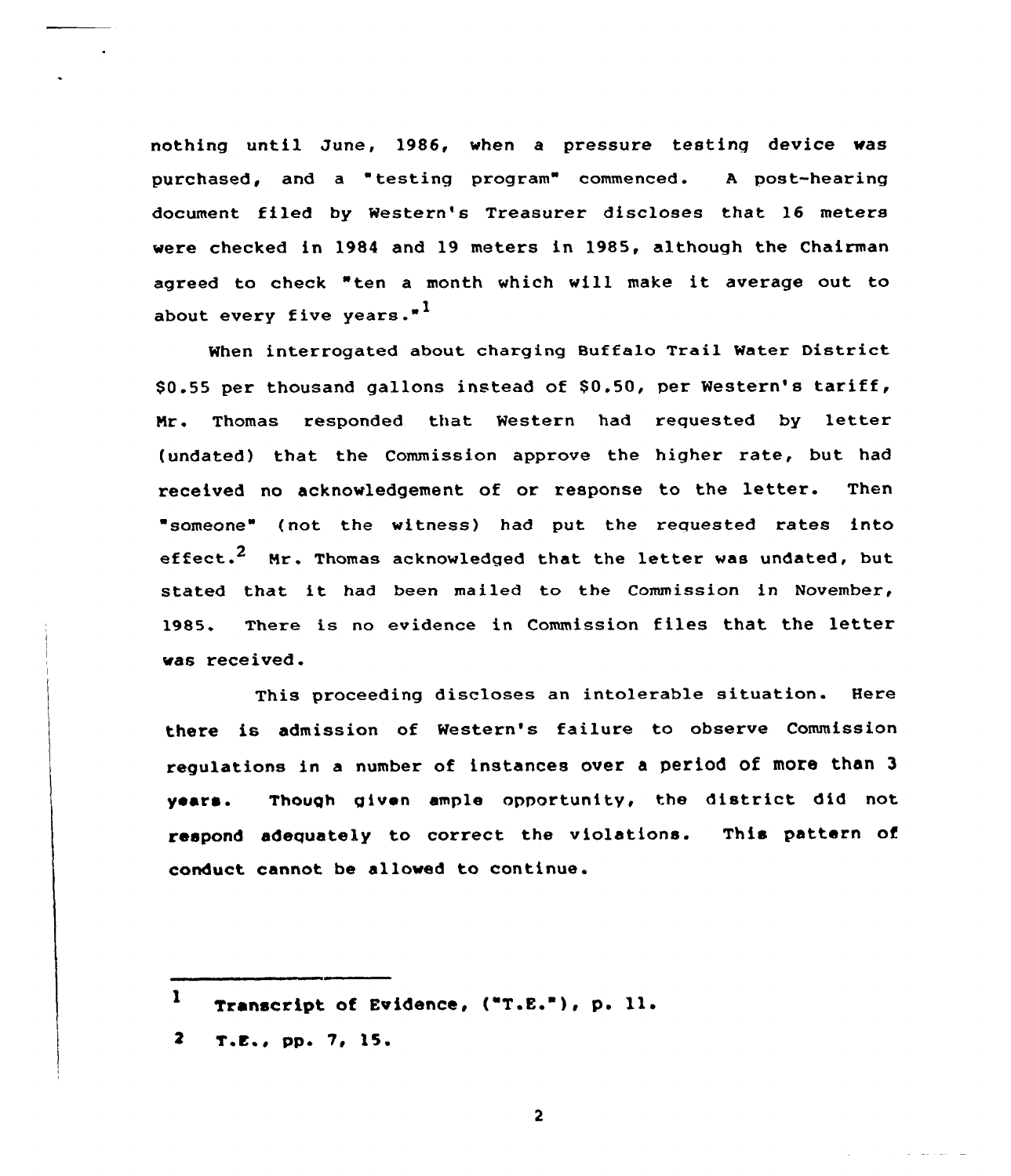Western's Chairman stated at the hearing that he had not asked the district's attorney to accompany him to the hearing because he "didn't feel it was that serious." The officers of the district should be aware that KRs 278.990 provides for penalties which may be imposed against the officers or employees of a utility who are in willful violation of KRS <sup>278</sup> or the regulations promulgated thereunder.

## FINDINGS AND CONCLVSIONS

1. Violations of Commission regulations have existed for an extended time, even though Commission inspections have placed Western on notice as to those violations and representations were made that pxompt action would be forthcoming.

2. The following allegations of violation have been unrebutted ar admitted:

a. Western raised its service connection and service reconnection charges without the approval of the Commission as required by 807 KAR 5:001, Section 10, and 807 KAR 5:006, Section 10.

b. Western did not maintain history cards and test. cards on its meters as required by 807 KAR 5:006, section 15.

c. Western did not have <sup>a</sup> pressure recording device that could record a continuous 24-hour test as required by 807 KAR Sc066, Section <sup>6</sup> (2).

d. Western did not perform annual pressure surveys or keep records as required by 807 KAR 5:066, Section  $6$  (3).

3. These violations, as stated in the preceding paragraph (2) have been of an extended duration.

 $\overline{\mathbf{3}}$ 

and a company of the members